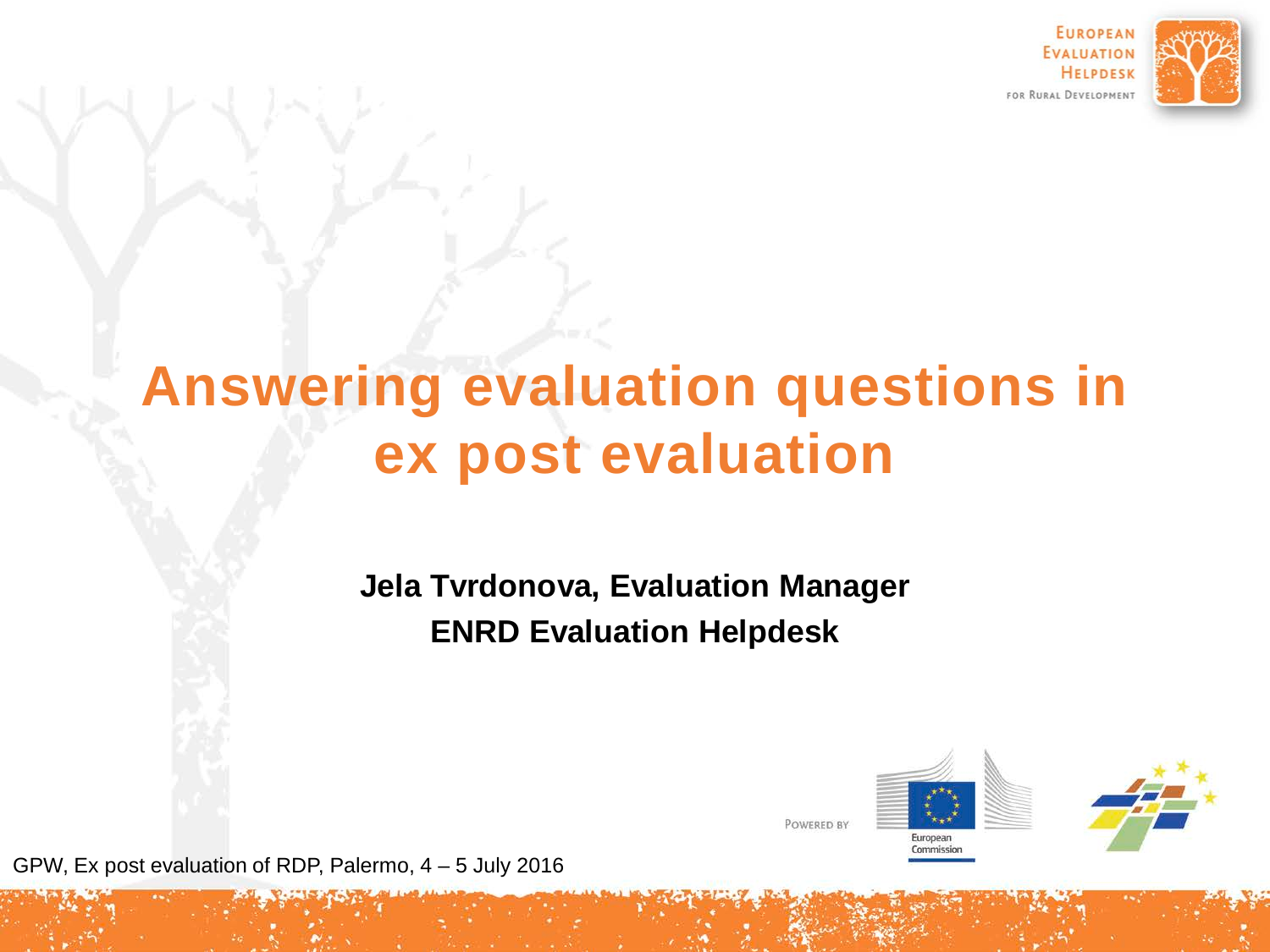

**2**

## **Content**

- Role of evaluation questions in ex post evaluation
- Evaluation questions in MTE 2010 lessons leant
- Setting up the system to answer the evaluation questions and conducting the evaluation
- Challenges and solutions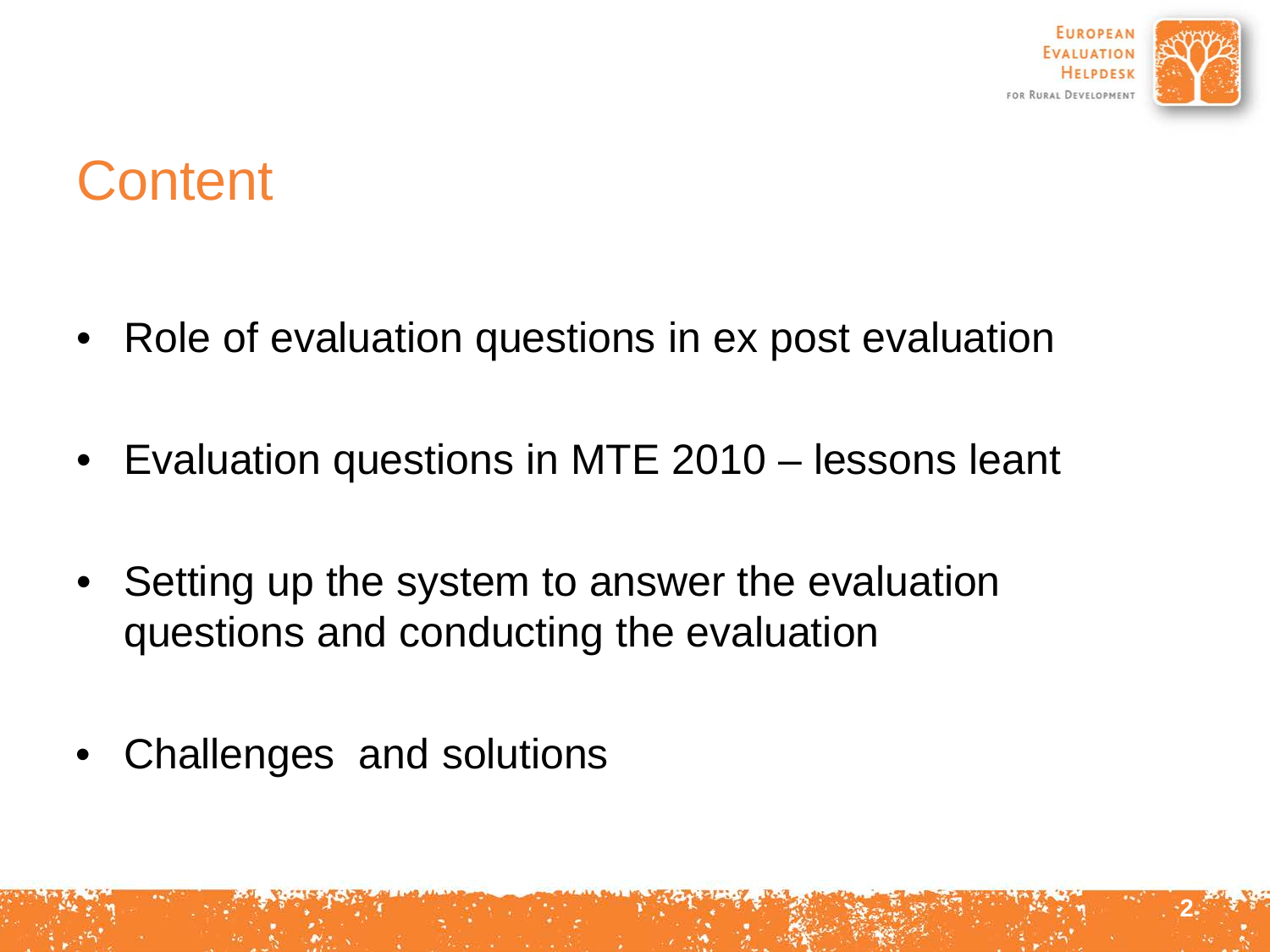

# Role of evaluation questions in ex post

Focus the evaluation on **policy achievements,** reflecting the **programme intervention logic**, i.e. SWOT, needs, objectives, measures, allocated funds etc.

Demonstrate the **progress, effectiveness and efficiency, results, impact, relevance,** of rural development policy

Establish the **causal- effect**: "To what extent ....the change happened......due to the programme"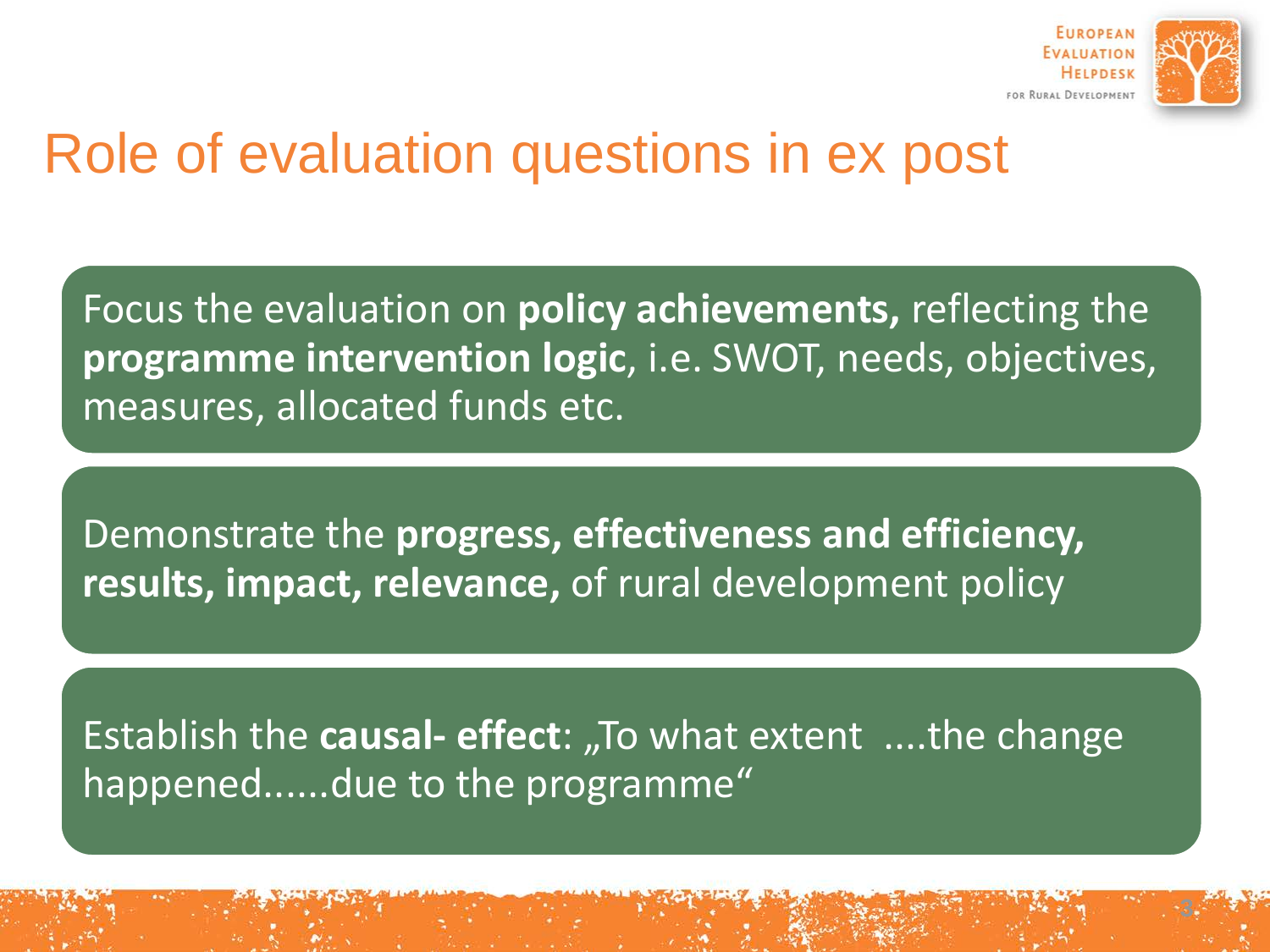# Common and programme specific evaluation questions



**EUROPEAN EVALUATION HELPDESK** FOR RURAL DEVELOPMENT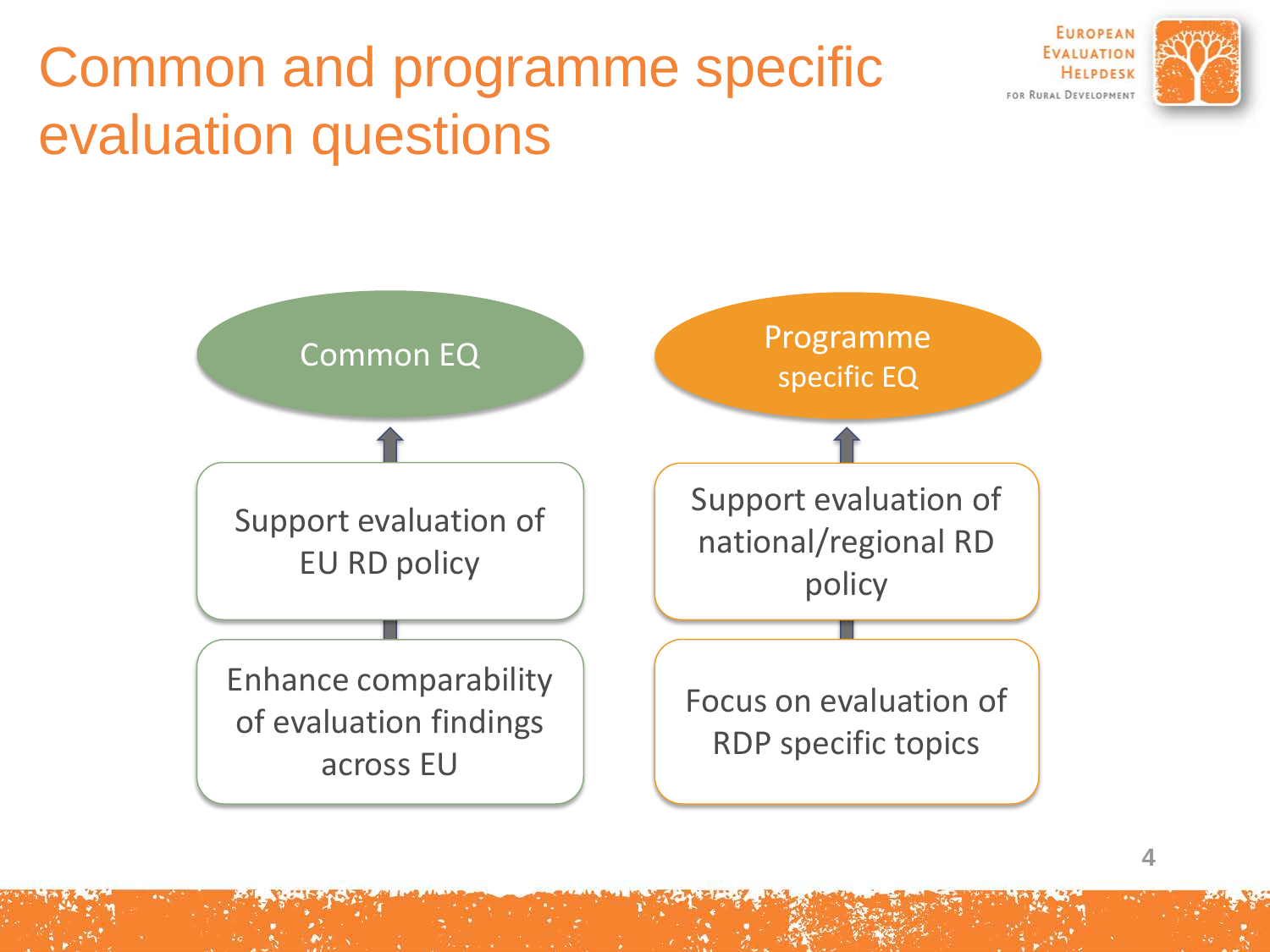

# Programme specific EQs

...are formulated in Member States for example, when:

- CEQs do not capture the full range of achievements of objectives of the programme or axes
- National (territorial) priorities are not covered by CEQs,
- Programme shows potential indirect, unexpected positive/negative effects,
- Stakeholders require to evaluate specific evaluation topics (e.g. RDP delivery, administration etc.).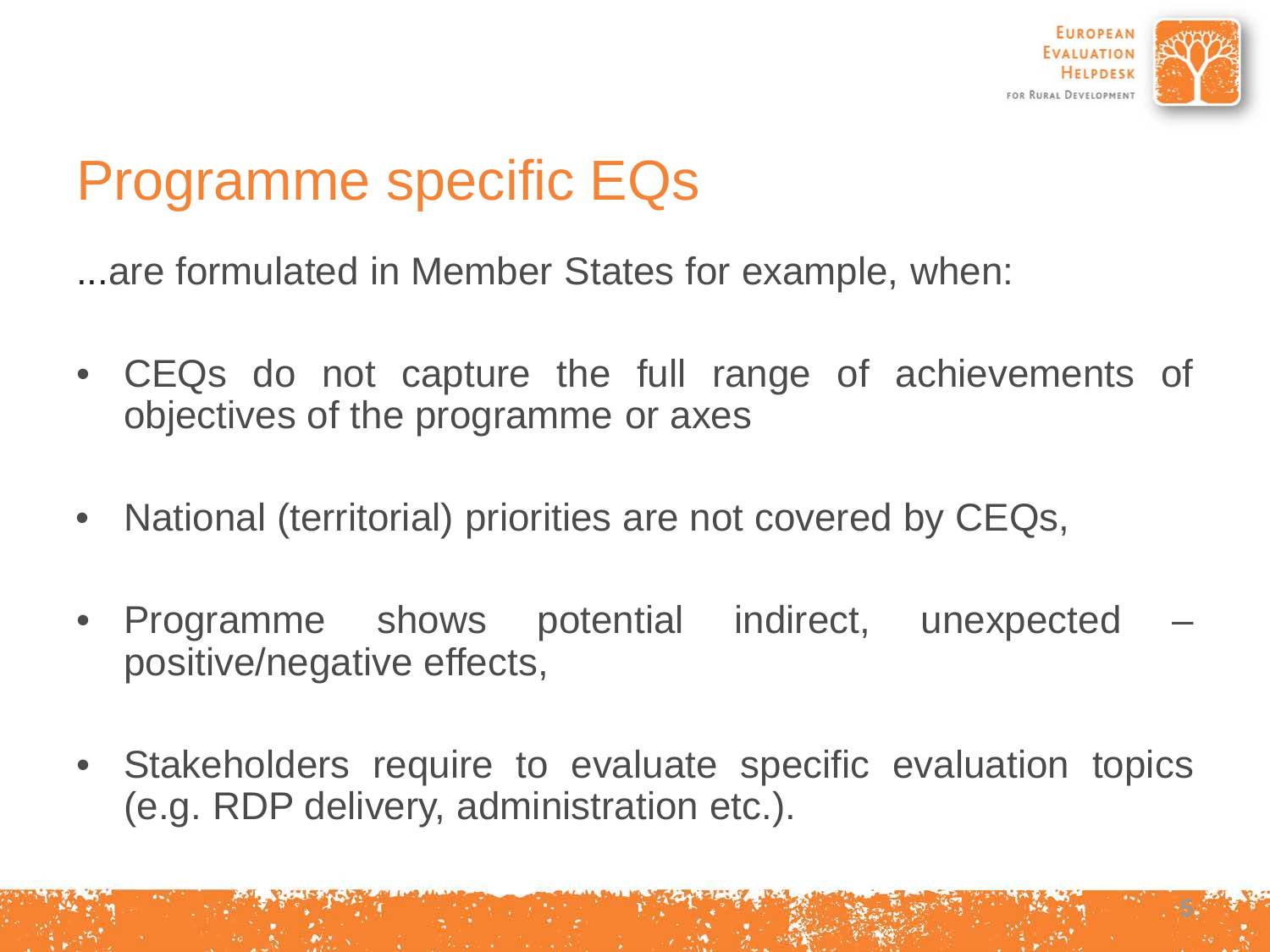

**6**

# Evaluation questions in MTE 2010 - lesson learned

- Overall too large set of CEQs
- Uncertainty on general concept (e.g. : mix of thematic- impact- and implementation-related horizontal evaluation questions)
- Unclear formulation of EQs and missing definitions of key terms
- Missing judgment criteria
- Inconsistency:
	- between CEQ and the policy framework
	- between CEQs and RD indicators
- Insufficient guidance for answering EQs
- Insufficient planning and preparing the evaluation  $\rightarrow$  difficulties in collecting data to answer CEQs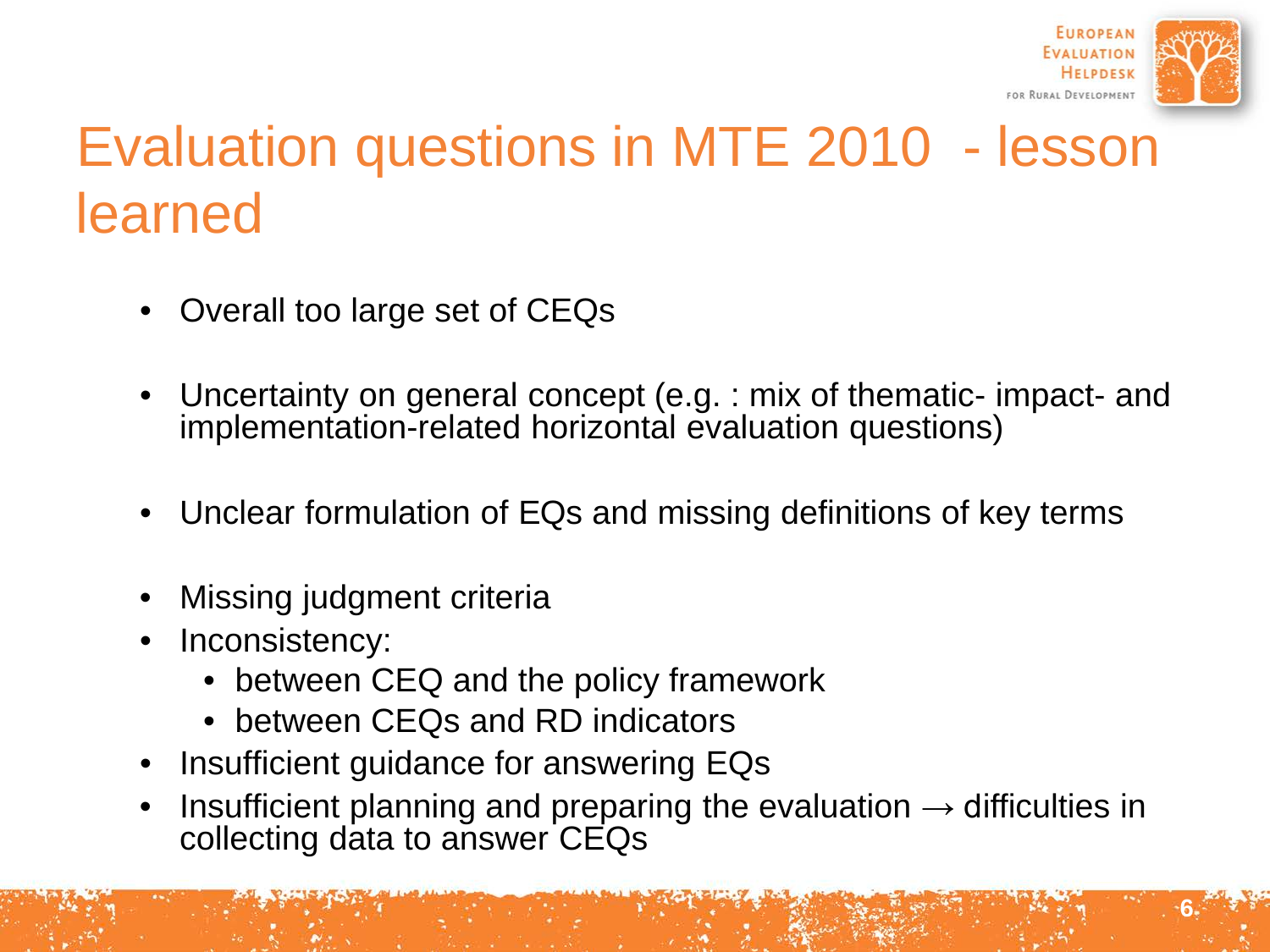

### Revised set of common evaluation questions for the ex post

**Original set** of 150 common evaluation questions of CMEF has been **simplified and reduced** to the essential demand for knowledge from the European perspective.

**3 groups of CEQs**

#### **Programme-related:**

Community strategic priorities Health Check objectives 7 impact indicators TA and NRN Efficiency of RDP resources

7

 $New!$   $\blacksquare$ 

#### **Measure-related:**

Contribution of the measure to its axis objectives Other measure effects and contribution to other axes objectives

**Leader approach-related**:

Community strategic priorities: Employment, diversification and governance Leader approach LAG contribution to LDS and RDP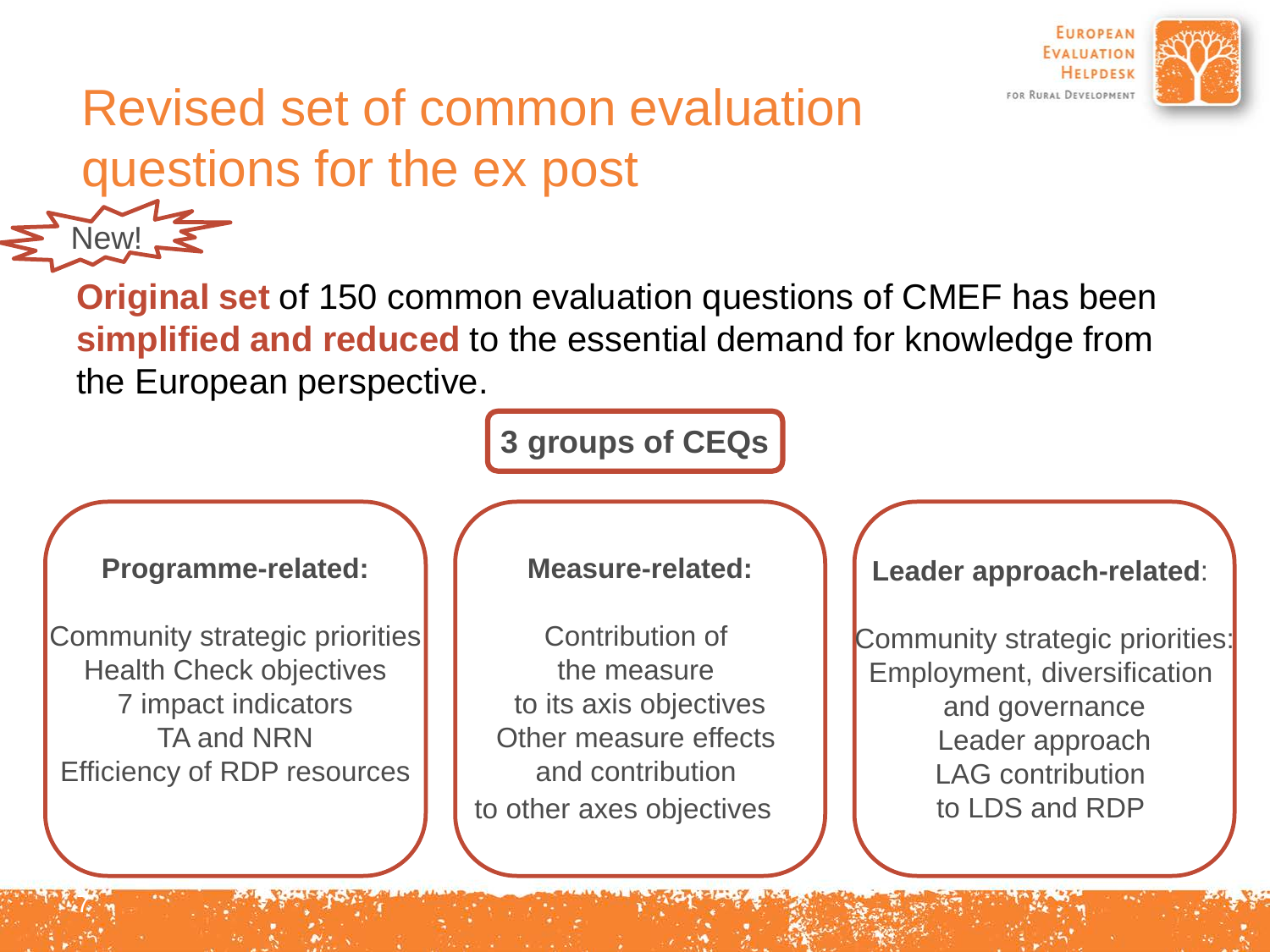

### Evaluation system to answer the evaluatio... questions and conduct the evaluation 2014-2020